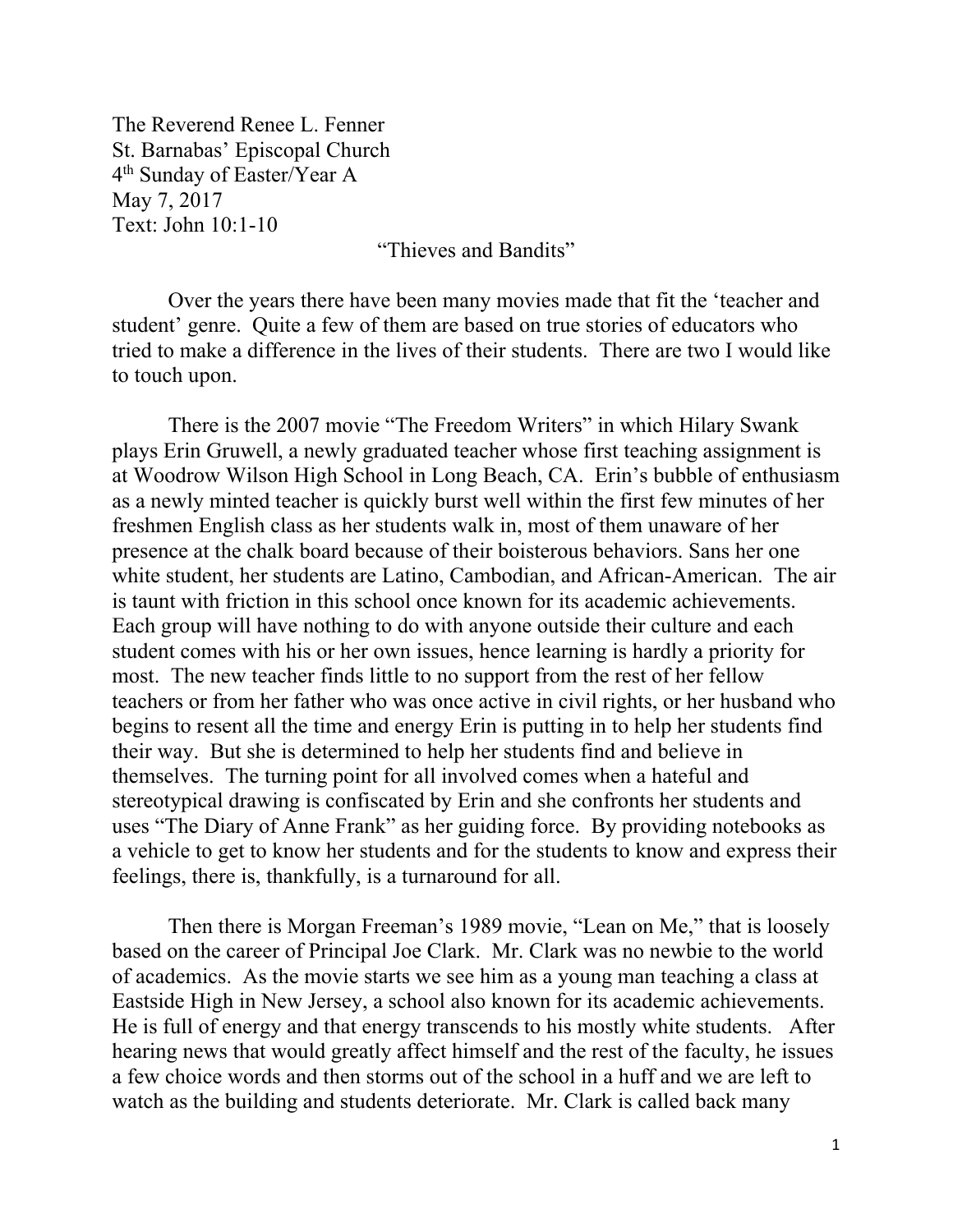years later as principal of Eastside High and it is hardly the school he once knew. It is now racked with graffiti, gang violence, and drugs. White students are now the minority as African American, Latino, and other students of color are left to learn, if they do at all, in dangerous and deplorable conditions. Both faculty and students are frustrated and left with feelings of hopelessness by everything that confronts them both inside and outside their academic lives. And the school itself is in danger of being taken over by the government unless the students improve their test scores on the Basic Skills Test. "Crazy Joe" Clark as he is called by the school superintendent, wastes no time in clearing out the riffraff. He is like a bull with a bullhorn taking no prisoners from neither staff nor student. He promptly expels any and all students identified as drug dealers, troublemakers, and abusers. Teachers and staff-he puts in their places. It is his way or the highway. Be part of the solution or don't be there at all. While his ways are unconventional, like locking all the school doors during the school day so that drug dealers cannot easily enter, Mr. Clark eventually has a positive effect on his students. And in the end, more than 75% of the students have passed their tests.

What these two movies have in common are students who, more often than not, have the odds stacked against them, economically and socially. Many of them do not see the relevance of education when it is enough figuring out how to simply survive when they see family, friends, and classmates gunned down in the streets. For many of them, violence, gangs, abuse, ignorance, and repeated cycles of poverty are the norm in their everyday lives. And there are outside voices telling them that they are less than, not worth the effort, or how dare they try to be better than anyone else. There are outside voices that tell them that their lives could be made easier by selling drugs and joining gangs. There are those outside voices that tell them not to look forward to too much else because their surroundings and situations are all there is for "people like them."

Still, what these movies also have in common are those teachers who were willing to put their own lives and money on the line, who put their own lives on hold so that they might be available to their students at any hour. There are teachers who listened when no one else would. There are those teachers whose voices persuaded those young people to consider leading more full and productive lives; so that their circumstances would not be the thing that defined them. So that the cycles of ignorance and poverty and fear and settling for less than would not rob them of greater possibilities in their lives.

I am sure that there are a few of us current, former or retired teachers and staff, who could share similar stories of our students and the odds that faced them.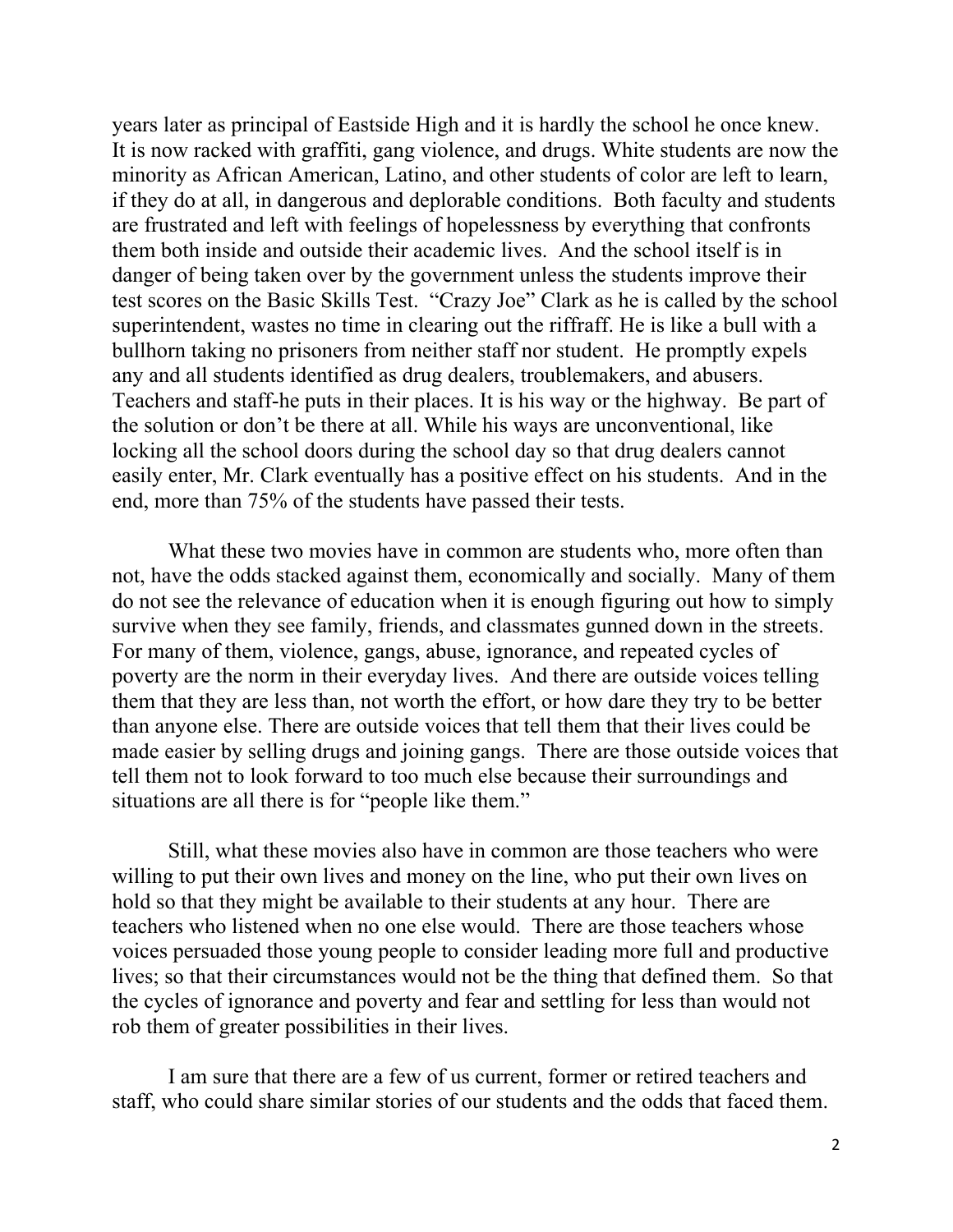Like Erin Gruwell and Joe Clark, I often wondered and still do, if I, if we as educators, made a difference in our any of our students' lives? Were any of our children able to walk beyond the real and imaginary gates of poverty, ignorance, hunger, low self-esteem, and neglect? Did we plant at least one seed for a better future? Did our voices count among any other positive influences that encourage them to reach for the stars? Were there other voices, voices that may have led them astray? That gave them hope for the future?

I suppose that in a way, we can all ask similar questions when it comes to your own children, your grandchildren, our nieces and nephews, and of ourselves. Think for a moment. What voices did you hear growing up? How many voices have you heard and responded to in your lifetime? In whom or what have you relied on to make your life richer? Are there those things which promised 'abundant life' but have left you short, unsatisfied, perhaps empty?

On this Good Shepherd Sunday we are reminded that God became incarnate in the person of Jesus so that we might have life and have it abundantly. And while there are thieves and bandits, situations that may cause dreams to be deferred or us to become stilted, befuddled and disillusioned, Jesus makes it clear that he is both the Gate to the sheepfold and the Good Shepherd. It is his voice that is calling us above all others. He is the One who promises to protect and provide for all that we need in order that we may live life in abundance not only after death but here and now.

The Lord is my shepherd. And yours. And the world's. But belonging to him doesn't mean just resting safely in his arms. We are a community of people who belong to the greater community of humanity which means others belong in the sheepfold. They are also part of God's flock.

Our first and second lessons confirm the paths we must also walk in following the examples of Christ and of those first apostles and followers of the Way. Wasn't this Jesus recurring theme? The Father sent me, I send you. I forgive you, you forgive others. I love you, you love others. I shepherd you, you shepherd others.

As one theologian put it, for too long our Good Shepherd lessons have been read from one point of view. We see ourselves and the Church, as the sheep who Jesus calls. And that is good. But there is another faith-filled way to read it especially in this season of Easter. The others, the world, the "lost", the hurting,